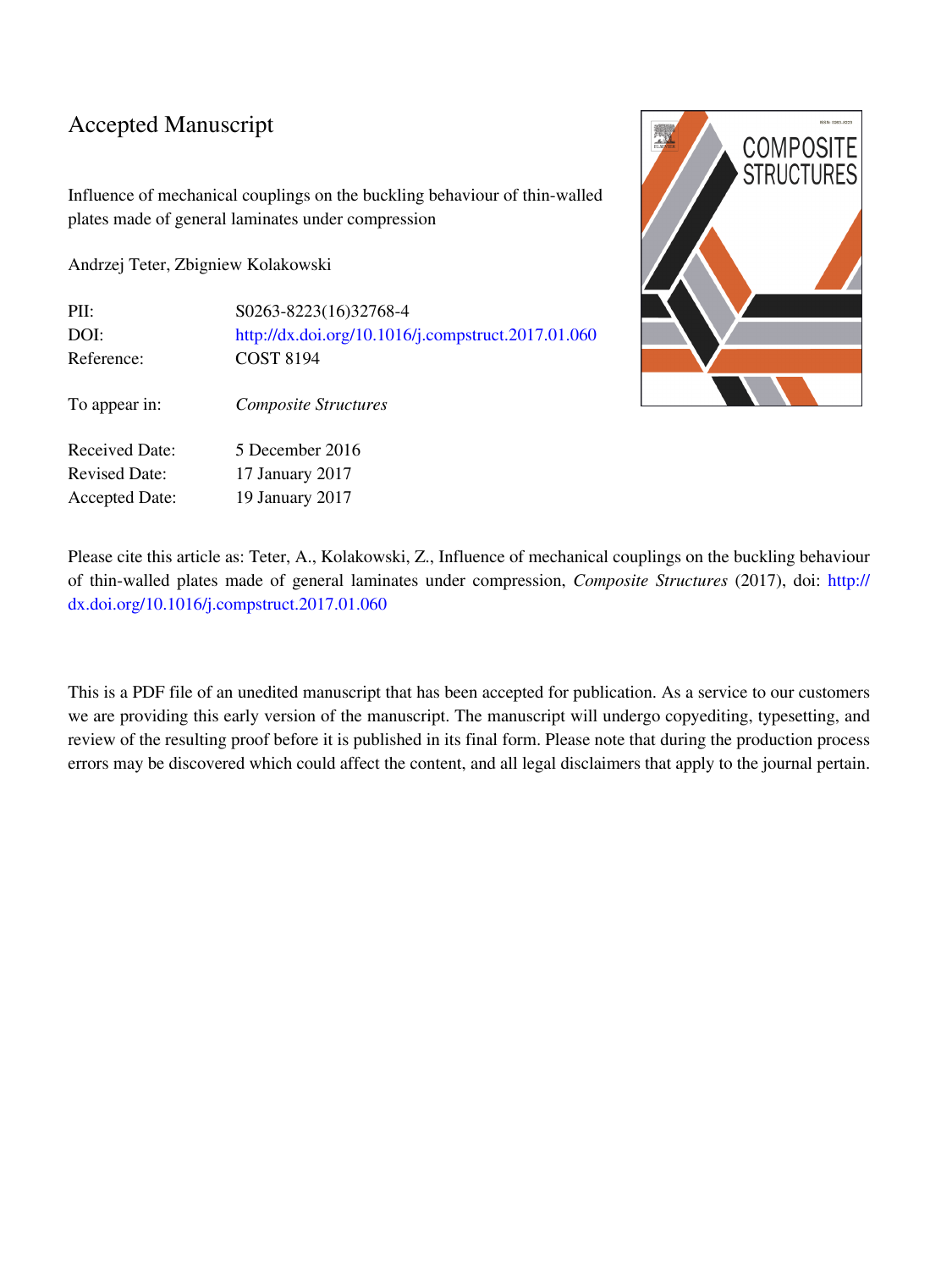#### **INFLUENCE OF MECHANICAL COUPLINGS ON THE BUCKLING BEHAVIOUR OF**

### **THIN-WALLED PLATES MADE OF GENERAL LAMINATES UNDER COMPRESSION**

**Andrzej Teter**

*Lublin University of Technology Department of Applied Mechanics PL – 20-618 Lublin, Nadbystrzycka 36, Poland*  tel.: +48 81 538 4197, fax: +48 81 538 4205 *email:* a.teter@pollub.pl

#### **Zbigniew Kolakowski**

*Lodz University of Technology Department of Strength of Materials (K12) PL - 90-924 Lodz, Stefanowskiego 1/15, Poland*  tel.: +48 42 631 2223 *email:* zbigniew.kolakowski@p.lodz.pl

## **ABSTRACT**

The present paper deals with the buckling and post-buckling behaviour of plates made of coupling laminates (the so-called general laminates). Such laminates consist of a number of layers arranged in an arbitrarily way. Thus, the sequences of laminated layers are non-symmetric. In this case, the coupling between tension, flexure, shearing and twisting takes place. The behaviour of general laminates substantially differs from that of laminates with a symmetric layup or isotropic materials. Therefore, they undergo out-of-plane deformation (i.e., warping, bending and/or twisting) when exposed to in-plane loads. Due to a wide range of application possibilities for general laminates, it is worth focusing on their advantages.

The analytical-numerical method (ANM) based on Koiter's theory was used to determine the static buckling loads and post-buckling equilibrium behaviour. In order to obtain the equations of equilibrium for plates, the classic laminate theory was used. The plate displacements were considered within the nonlinear geometrical relations. For special laminates (i.e., regular antisymmetric angle-ply laminates), there are closed-form solutions of the equilibrium equations of the